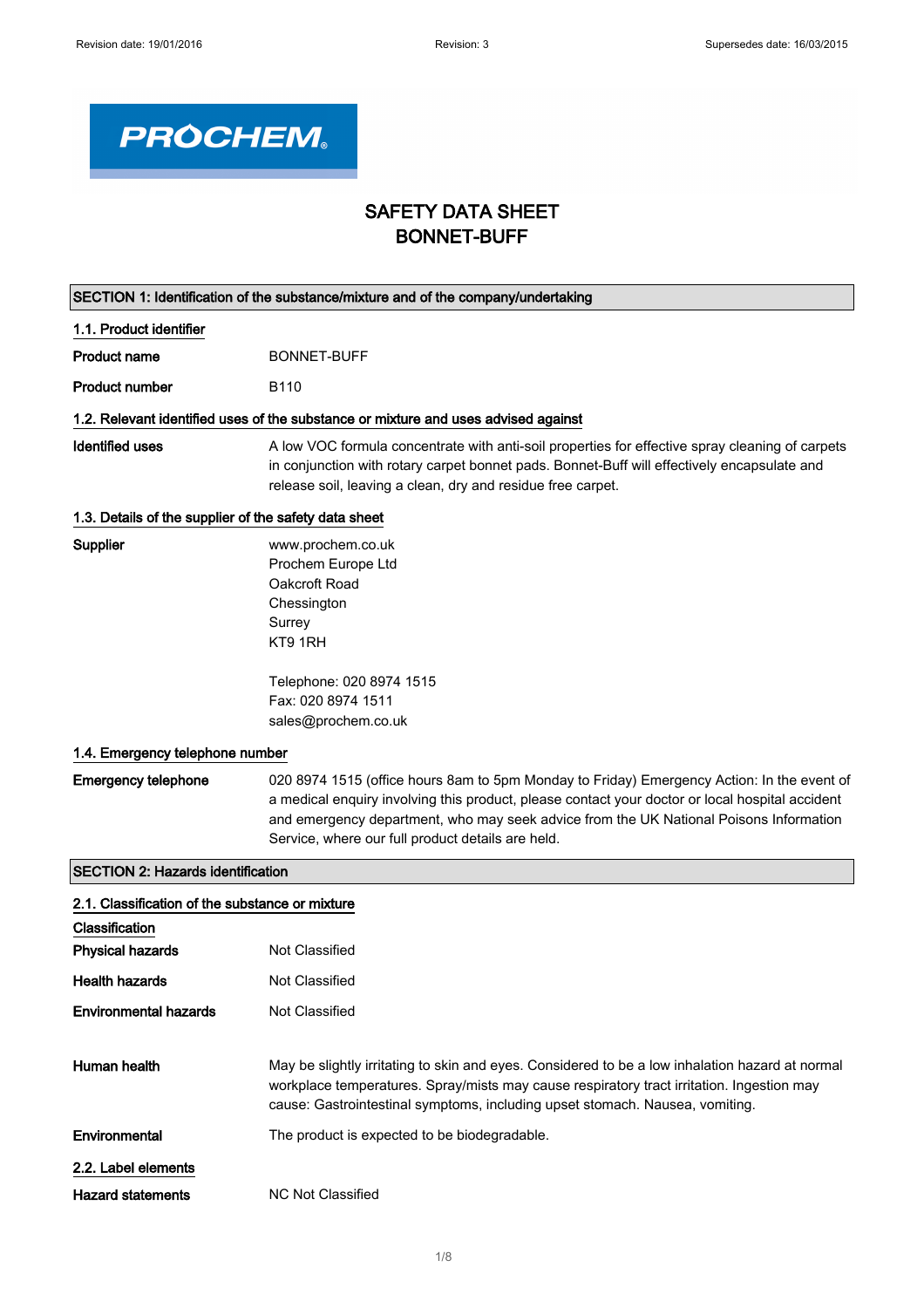# BONNET-BUFF

| <b>Precautionary statements</b> | P102 Keep out of reach of children.<br>P262 Do not get in eyes, on skin, or on clothing.<br>P280 Wear protective gloves.<br>P305+P351+P338 IF IN EYES: Rinse cautiously with water for several minutes. Remove<br>contact lenses, if present and easy to do. Continue rinsing.<br>P313 Get medical advice/attention. |
|---------------------------------|----------------------------------------------------------------------------------------------------------------------------------------------------------------------------------------------------------------------------------------------------------------------------------------------------------------------|
| Detergent labelling             | 5 - < 15% anionic surfactants, < 5% perfumes, < 5% phosphates, Contains Linalool, Citral, d-<br>Limonene                                                                                                                                                                                                             |

## 2.3. Other hazards

See section 8 for details of exposure limits.

| SECTION 3: Composition/information on ingredients                                  |                      |                                                      |
|------------------------------------------------------------------------------------|----------------------|------------------------------------------------------|
| 3.2. Mixtures                                                                      |                      |                                                      |
| (2-Methoxymethylethoxy)propanol                                                    |                      | 5-10%                                                |
| CAS number: 34590-94-8                                                             | EC number: 252-104-2 | REACH registration number: 01-<br>2119450011-60-XXXX |
| Substance with a Community workplace exposure limit.                               |                      |                                                      |
| Classification                                                                     |                      |                                                      |
| Not Classified                                                                     |                      |                                                      |
| Tetrapotassium pyrophosphate                                                       |                      | $1 - 3%$                                             |
| CAS number: 7320-34-5                                                              | EC number: 230-785-7 |                                                      |
| Classification                                                                     |                      |                                                      |
| Eye Irrit. 2 - H319                                                                |                      |                                                      |
| Styrene/maleic acid copolymer                                                      |                      | $1 - 3%$                                             |
| CAS number: 52500-92-2                                                             |                      |                                                      |
| Classification                                                                     |                      |                                                      |
| Eye Irrit. 2 - H319                                                                |                      |                                                      |
| Sodium xylenesulphonate                                                            |                      | $1 - 3%$                                             |
| CAS number: 1300-72-7                                                              | EC number: 215-090-9 |                                                      |
| Classification<br>Eye Irrit. 2 - H319                                              |                      |                                                      |
| The Full Text for all R-Phrases and Hazard Statements are Displayed in Section 16. |                      |                                                      |

SECTION 4: First aid measures

### 4.1. Description of first aid measures

| Inhalation | Move affected person to fresh air and keep warm and at rest in a position comfortable for<br>breathing. Get medical attention if any discomfort continues.                 |
|------------|----------------------------------------------------------------------------------------------------------------------------------------------------------------------------|
| Ingestion  | Do not induce vomiting. Rinse mouth thoroughly with water. Give plenty of water to drink.<br>Never give anything by mouth to an unconscious person. Get medical attention. |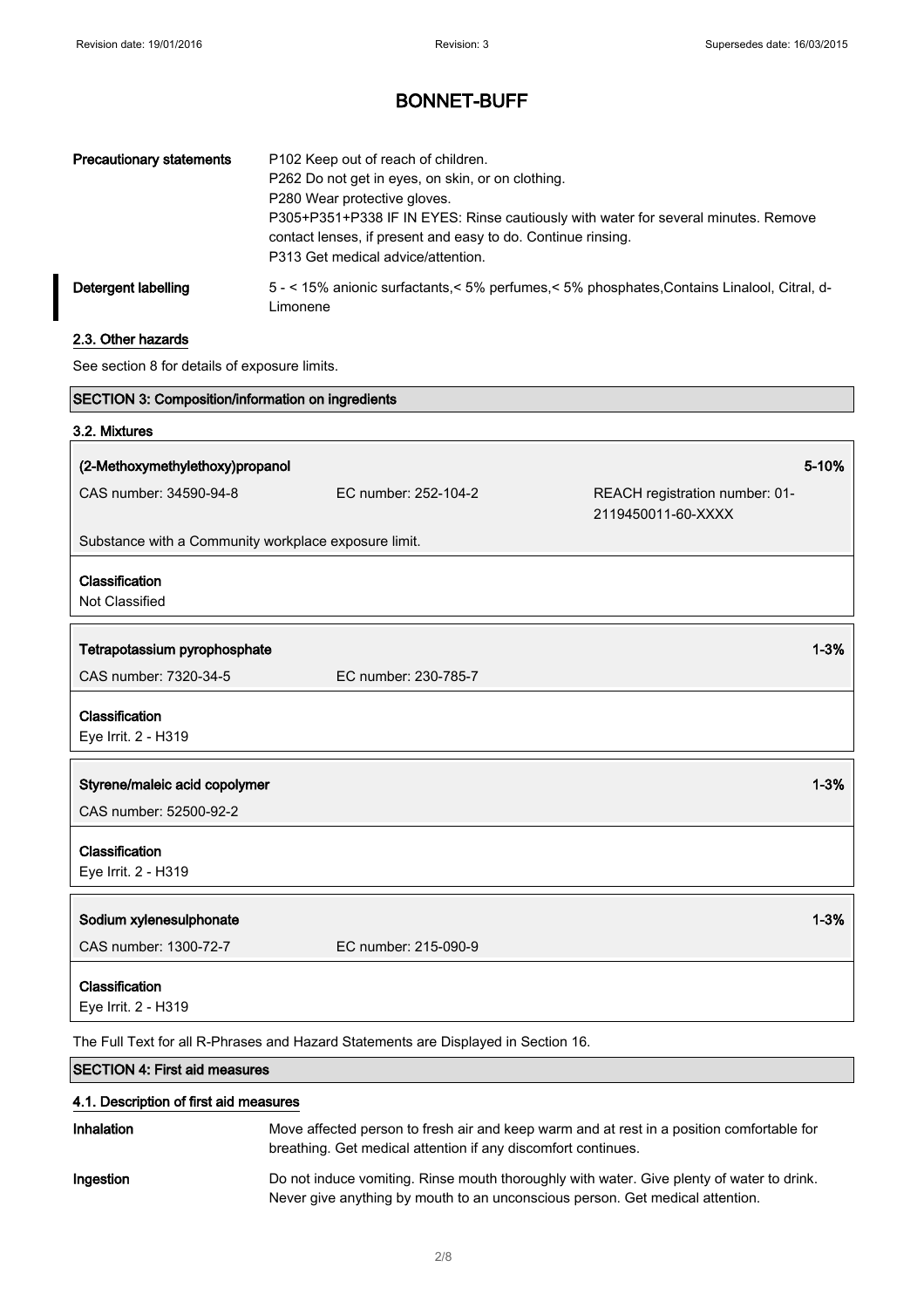| <b>Skin contact</b>                                        | Wash skin thoroughly with soap and water. Get medical attention if irritation persists after<br>washing.                                                                                                                                                               |
|------------------------------------------------------------|------------------------------------------------------------------------------------------------------------------------------------------------------------------------------------------------------------------------------------------------------------------------|
| Eye contact                                                | Rinse immediately with plenty of water. Remove any contact lenses and open eyelids wide<br>apart. Continue to rinse for at least 15 minutes. Get medical attention.                                                                                                    |
|                                                            | 4.2. Most important symptoms and effects, both acute and delayed                                                                                                                                                                                                       |
| <b>Skin contact</b>                                        | Prolonged or repeated exposure may cause the following adverse effects: skin irritation and<br>dermatitis.                                                                                                                                                             |
| Eye contact                                                | May cause temporary eye irritation.                                                                                                                                                                                                                                    |
|                                                            | 4.3. Indication of any immediate medical attention and special treatment needed                                                                                                                                                                                        |
| Notes for the doctor                                       | Treat symptomatically.                                                                                                                                                                                                                                                 |
| <b>SECTION 5: Firefighting measures</b>                    |                                                                                                                                                                                                                                                                        |
| 5.1. Extinguishing media                                   |                                                                                                                                                                                                                                                                        |
| Suitable extinguishing media                               | The product is not flammable. Use fire-extinguishing media suitable for the surrounding fire.<br>Water spray, dry powder or carbon dioxide.                                                                                                                            |
| 5.2. Special hazards arising from the substance or mixture |                                                                                                                                                                                                                                                                        |
| Specific hazards                                           | No unusual fire or explosion hazards noted.                                                                                                                                                                                                                            |
| <b>Hazardous combustion</b><br>products                    | Thermal decomposition or combustion products may include the following substances: Oxides<br>of carbon. Acids - organic.                                                                                                                                               |
| 5.3. Advice for firefighters                               |                                                                                                                                                                                                                                                                        |
| Special protective equipment<br>for firefighters           | Wear positive-pressure self-contained breathing apparatus (SCBA) and appropriate protective<br>clothing.                                                                                                                                                               |
| <b>SECTION 6: Accidental release measures</b>              |                                                                                                                                                                                                                                                                        |
|                                                            | 6.1. Personal precautions, protective equipment and emergency procedures                                                                                                                                                                                               |
| <b>Personal precautions</b>                                | Wear protective clothing as described in Section 8 of this safety data sheet.                                                                                                                                                                                          |
| 6.2. Environmental precautions                             |                                                                                                                                                                                                                                                                        |
| <b>Environmental precautions</b>                           | Do not discharge into drains or watercourses or onto the ground.                                                                                                                                                                                                       |
| 6.3. Methods and material for containment and cleaning up  |                                                                                                                                                                                                                                                                        |
| Methods for cleaning up                                    | Absorb spillage with non-combustible, absorbent material. Collect and place in suitable waste<br>disposal containers and seal securely. Dispose of waste to licensed waste disposal site in<br>accordance with the requirements of the local Waste Disposal Authority. |
| 6.4. Reference to other sections                           |                                                                                                                                                                                                                                                                        |
| Reference to other sections                                | For personal protection, see Section 8. For waste disposal, see Section 13.                                                                                                                                                                                            |
| <b>SECTION 7: Handling and storage</b>                     |                                                                                                                                                                                                                                                                        |
| 7.1. Precautions for safe handling                         |                                                                                                                                                                                                                                                                        |
| Usage precautions                                          | Wear protective clothing as described in Section 8 of this safety data sheet. Wash hands<br>thoroughly after handling. Wash contaminated clothing before reuse. Do not eat, drink or<br>smoke when using this product.                                                 |
|                                                            | 7.2. Conditions for safe storage, including any incompatibilities                                                                                                                                                                                                      |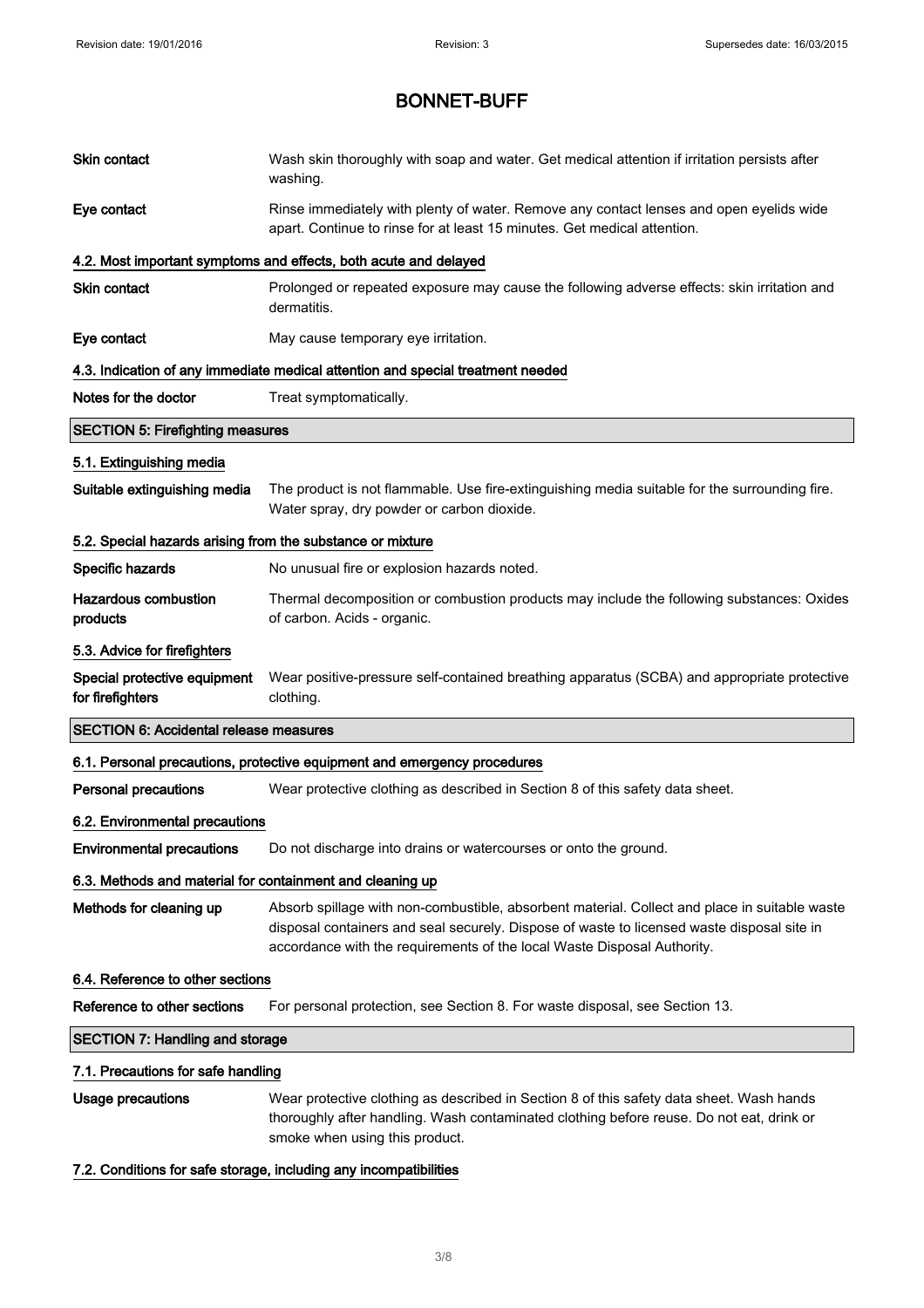Storage precautions Keep out of the reach of children. Store in closed original container at temperatures between 5°C and 30°C. Store away from the following materials: Strong oxidising agents. Acids. Alkalis.

### 7.3. Specific end use(s)

Specific end use(s) The identified uses for this product are detailed in Section 1.2.

### SECTION 8: Exposure Controls/personal protection

#### 8.1. Control parameters

#### Occupational exposure limits

## (2-Methoxymethylethoxy)propanol

Long-term exposure limit (8-hour TWA): WEL 50 ppm 308 mg/m<sup>3</sup> Sk WEL = Workplace Exposure Limit Sk = Can be absorbed through the skin.

#### 8.2. Exposure controls

#### Protective equipment



| Appropriate engineering<br>controls | Provide adequate ventilation.                                                                                                                                                                                                                         |
|-------------------------------------|-------------------------------------------------------------------------------------------------------------------------------------------------------------------------------------------------------------------------------------------------------|
| Eye/face protection                 | Side shield safety glasses are recommended when handling this product.                                                                                                                                                                                |
| Hand protection                     | Wear protective gloves. It is recommended that gloves are made of the following material:<br>Nitrile rubber. Protective gloves should be inspected for wear before use and replaced<br>regularly in accordance with the manufacturers specifications. |
| Hygiene measures                    | Wash hands thoroughly after handling. Wash contaminated clothing before reuse. Do not eat,<br>drink or smoke when using this product.                                                                                                                 |
| Respiratory protection              | Not required in normal use. For situations where recommended exposure limits may be<br>exceeded or where there is a risk of inhalation of fine spray mists, a suitable respirator face<br>mask is recommended.                                        |

#### SECTION 9: Physical and Chemical Properties

#### 9.1. Information on basic physical and chemical properties

| Appearance                                      | Clear liquid.              |
|-------------------------------------------------|----------------------------|
| Colour                                          | Colourless to pale yellow. |
| Odour                                           | Lemon, Floral.             |
| pH                                              |                            |
| Initial boiling point and range                 | $100^{\circ}$ C            |
| Flash point                                     | Not applicable.            |
| <b>Evaporation rate</b>                         | Not determined.            |
| Upper/lower flammability or<br>explosive limits | Not applicable.            |
| Vapour pressure                                 | Not determined.            |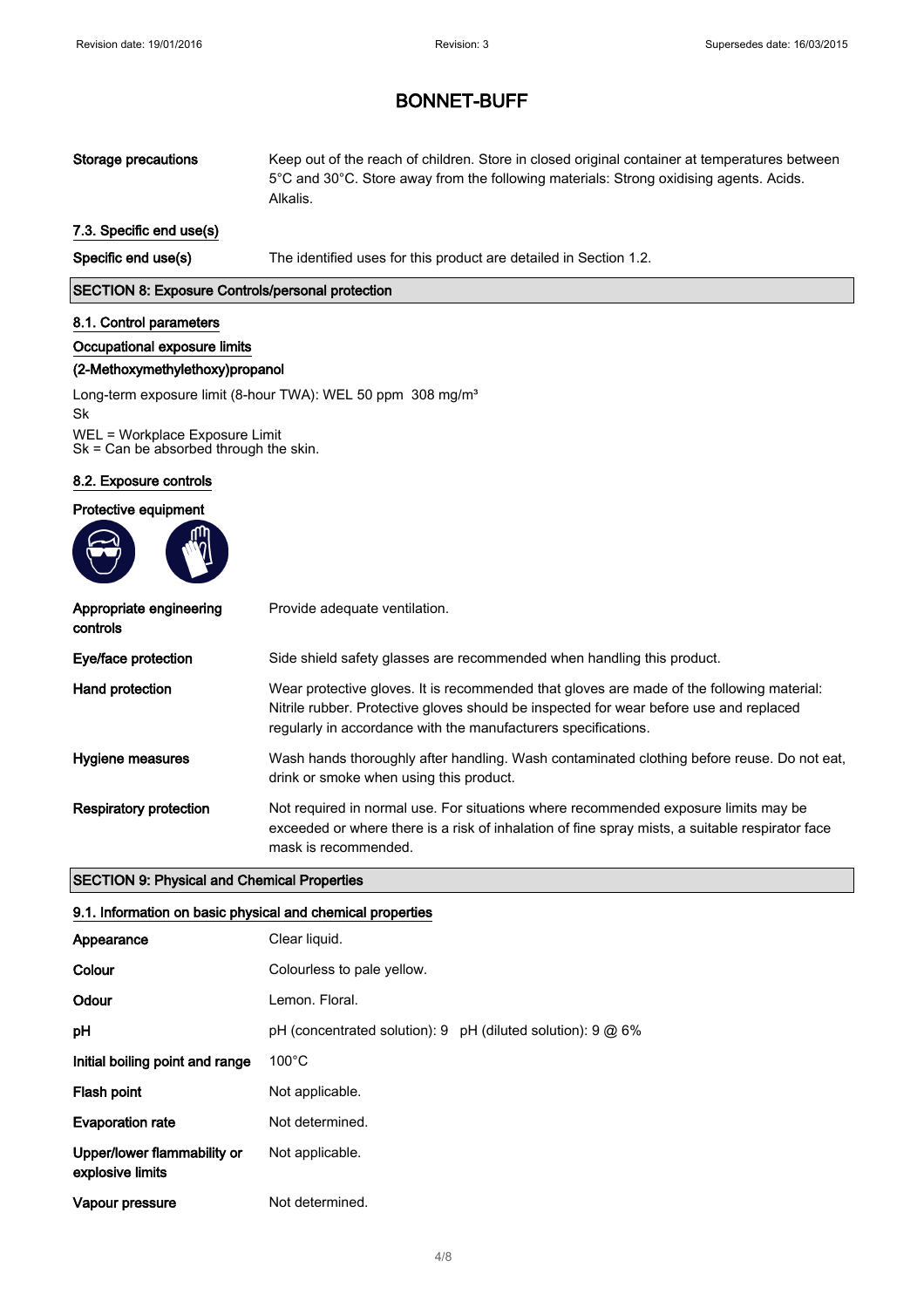| Vapour density                                                 | Not determined.                                                                                                                                                                                                                                                                                                                                        |
|----------------------------------------------------------------|--------------------------------------------------------------------------------------------------------------------------------------------------------------------------------------------------------------------------------------------------------------------------------------------------------------------------------------------------------|
| <b>Relative density</b>                                        | 1.04                                                                                                                                                                                                                                                                                                                                                   |
| Solubility(ies)                                                | Soluble in water.                                                                                                                                                                                                                                                                                                                                      |
| <b>Partition coefficient</b>                                   | Not determined.                                                                                                                                                                                                                                                                                                                                        |
| <b>Viscosity</b>                                               | Not determined.                                                                                                                                                                                                                                                                                                                                        |
| <b>Explosive properties</b>                                    | Not applicable.                                                                                                                                                                                                                                                                                                                                        |
| <b>Oxidising properties</b>                                    | Not applicable.                                                                                                                                                                                                                                                                                                                                        |
| 9.2. Other information                                         |                                                                                                                                                                                                                                                                                                                                                        |
| Other information                                              | None.                                                                                                                                                                                                                                                                                                                                                  |
| <b>SECTION 10: Stability and reactivity</b>                    |                                                                                                                                                                                                                                                                                                                                                        |
| 10.1. Reactivity                                               |                                                                                                                                                                                                                                                                                                                                                        |
| Reactivity                                                     | There are no known reactivity hazards associated with this product.                                                                                                                                                                                                                                                                                    |
| 10.2. Chemical stability                                       |                                                                                                                                                                                                                                                                                                                                                        |
| <b>Stability</b>                                               | Stable at normal ambient temperatures and when used as recommended.                                                                                                                                                                                                                                                                                    |
| 10.3. Possibility of hazardous reactions                       |                                                                                                                                                                                                                                                                                                                                                        |
| Possibility of hazardous<br>reactions                          | Not determined.                                                                                                                                                                                                                                                                                                                                        |
| 10.4. Conditions to avoid                                      |                                                                                                                                                                                                                                                                                                                                                        |
| <b>Conditions to avoid</b>                                     | Store in closed original container at temperatures between 5°C and 30°C. Protect from<br>freezing and direct sunlight.                                                                                                                                                                                                                                 |
| 10.5. Incompatible materials                                   |                                                                                                                                                                                                                                                                                                                                                        |
| Materials to avoid                                             | Strong oxidising agents. Strong acids. Strong alkalis.                                                                                                                                                                                                                                                                                                 |
| 10.6. Hazardous decomposition products                         |                                                                                                                                                                                                                                                                                                                                                        |
| Hazardous decomposition<br>products                            | Thermal decomposition or combustion products may include the following substances: Oxides<br>of carbon. Acids - organic.                                                                                                                                                                                                                               |
| <b>SECTION 11: Toxicological information</b>                   |                                                                                                                                                                                                                                                                                                                                                        |
| 11.1. Information on toxicological effects                     |                                                                                                                                                                                                                                                                                                                                                        |
| <b>Toxicological effects</b>                                   | Ingestion may cause: Gastrointestinal symptoms, including upset stomach. Nausea, vomiting.<br>systemic effects . Considered to be a low inhalation hazard at normal workplace<br>temperatures. Excessive inhalation of spray, mist or vapour may cause temporary respiratory<br>irritation. Vapours may cause headache, fatigue, dizziness and nausea. |
| Skin corrosion/irritation                                      |                                                                                                                                                                                                                                                                                                                                                        |
| Skin corrosion/irritation                                      | Prolonged or repeated exposure may cause the following adverse effects:, skin irritation and<br>dermatitis.                                                                                                                                                                                                                                            |
| Serious eye damage/irritation<br>Serious eye damage/irritation | May cause temporary eye irritation. may produce mild transient irritation if not promptly rinsed.                                                                                                                                                                                                                                                      |
| <b>Skin sensitisation</b><br><b>Skin sensitisation</b>         | Contains Linalool Citral Limonene                                                                                                                                                                                                                                                                                                                      |
| Germ cell mutagenicity                                         |                                                                                                                                                                                                                                                                                                                                                        |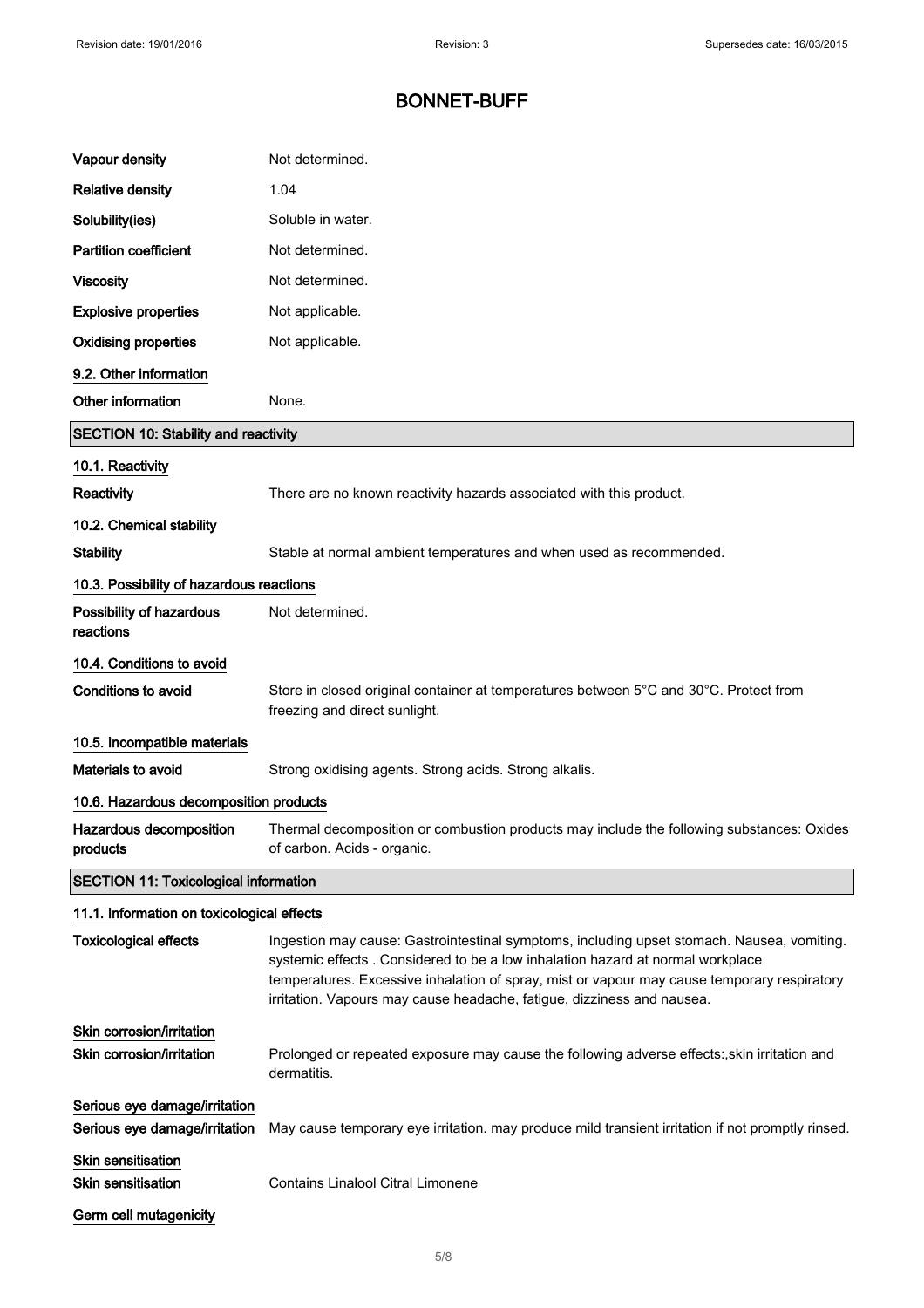Genotoxicity - in vivo No effects expected based upon current data.

**Carcinogenicity** 

Carcinogenicity Mo effects expected based upon current data.

Reproductive toxicity

Reproductive toxicity - fertility No effects expected based upon current data.

#### Toxicological information on ingredients.

### (2-Methoxymethylethoxy)propanol

| Acute toxicity - oral                                     |         |                              |
|-----------------------------------------------------------|---------|------------------------------|
| Acute toxicity oral (LD <sub>50</sub><br>mg/kg)           | 5,135.0 |                              |
| <b>Species</b>                                            | Rat     |                              |
| Acute toxicity - dermal                                   |         |                              |
| Acute toxicity dermal (LD <sub>50</sub> 20.0<br>mg/kg)    |         |                              |
| <b>Species</b>                                            | Rabbit  |                              |
|                                                           |         | Tetrapotassium pyrophosphate |
| Acute toxicity - oral                                     |         |                              |
| Acute toxicity oral (LD <sub>50</sub><br>mg/kg)           | 2,000.0 |                              |
| <b>Species</b>                                            | Mouse   |                              |
| Acute toxicity - dermal                                   |         |                              |
| Acute toxicity dermal (LD <sub>50</sub> 4,000.0<br>mg/kg) |         |                              |
| <b>Species</b>                                            | Rabbit  |                              |
|                                                           |         | Sodium xylenesulphonate      |
| Acute toxicity - oral                                     |         |                              |
| Acute toxicity oral (LD <sub>50</sub><br>mg/kg)           | 7,200.0 |                              |
| <b>Species</b>                                            | Rat     |                              |
| Acute toxicity - dermal                                   |         |                              |
| Acute toxicity dermal (LD <sub>50</sub> 2,000.0<br>mg/kg) |         |                              |
| <b>Species</b>                                            | Rabbit  |                              |
| 12: Ecological Information                                |         |                              |

#### 12.1. Toxicity

 $|$ SECTION

Toxicity The product is not expected to be hazardous to the environment.

#### Ecological information on ingredients.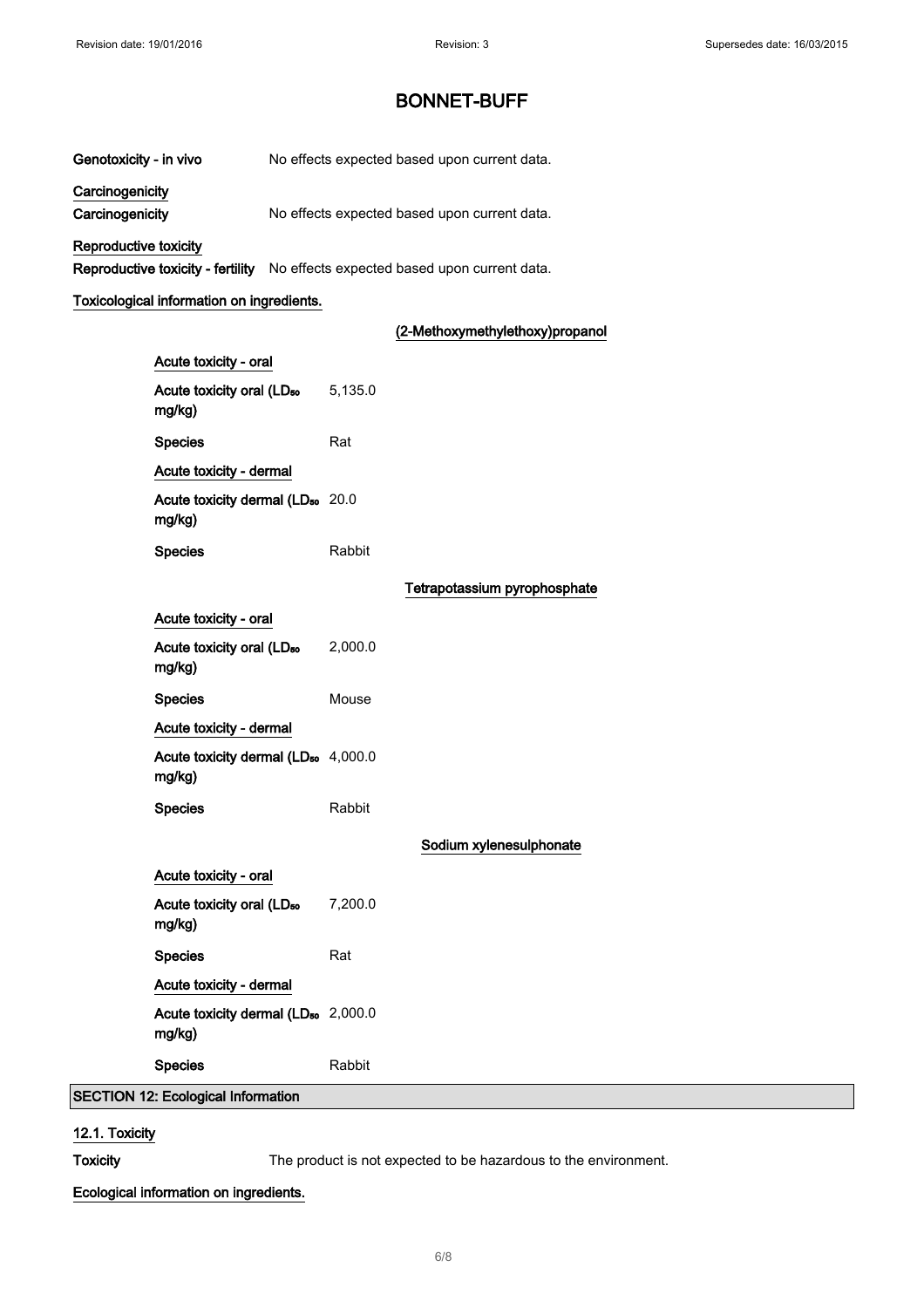## (2-Methoxymethylethoxy)propanol

|                              | Acute toxicity - fish                      | LC <sub>50</sub> , 96 hours: >10000 mg/l, Fish                                                                                                                                                                                                                                                                                                                                                                          |  |
|------------------------------|--------------------------------------------|-------------------------------------------------------------------------------------------------------------------------------------------------------------------------------------------------------------------------------------------------------------------------------------------------------------------------------------------------------------------------------------------------------------------------|--|
|                              |                                            |                                                                                                                                                                                                                                                                                                                                                                                                                         |  |
|                              | Acute toxicity - aquatic<br>invertebrates  | EC <sub>50</sub> , 48 hours: 1919 mg/l, Daphnia magna                                                                                                                                                                                                                                                                                                                                                                   |  |
|                              | Acute toxicity - aquatic<br>plants         | IC <sub>50</sub> , 72 hours: >969 mg/l, Algae                                                                                                                                                                                                                                                                                                                                                                           |  |
|                              | 12.2. Persistence and degradability        |                                                                                                                                                                                                                                                                                                                                                                                                                         |  |
|                              |                                            | Persistence and degradability The surfactant(s) contained in this product complies(comply) with the biodegradability criteria<br>as laid down in Regulation (EC) No. 648/2004 on detergents. Data to support this assertion<br>are held at the disposal of the competent authorities of the Member States and will be made<br>available to them at their direct request, or at the request of a detergent manufacturer. |  |
|                              | Ecological information on ingredients.     |                                                                                                                                                                                                                                                                                                                                                                                                                         |  |
|                              |                                            | (2-Methoxymethylethoxy)propanol                                                                                                                                                                                                                                                                                                                                                                                         |  |
|                              | Chemical oxygen demand 2.02                |                                                                                                                                                                                                                                                                                                                                                                                                                         |  |
|                              | 12.3. Bioaccumulative potential            |                                                                                                                                                                                                                                                                                                                                                                                                                         |  |
|                              | <b>Bioaccumulative potential</b>           | Not known.                                                                                                                                                                                                                                                                                                                                                                                                              |  |
| <b>Partition coefficient</b> |                                            | Not determined.                                                                                                                                                                                                                                                                                                                                                                                                         |  |
|                              | Ecological information on ingredients.     |                                                                                                                                                                                                                                                                                                                                                                                                                         |  |
|                              |                                            | (2-Methoxymethylethoxy)propanol                                                                                                                                                                                                                                                                                                                                                                                         |  |
|                              | <b>Partition coefficient</b>               | : 1.01                                                                                                                                                                                                                                                                                                                                                                                                                  |  |
| 12.4. Mobility in soil       |                                            |                                                                                                                                                                                                                                                                                                                                                                                                                         |  |
| Mobility                     |                                            | The product is soluble in water.                                                                                                                                                                                                                                                                                                                                                                                        |  |
|                              | 12.5. Results of PBT and vPvB assessment   |                                                                                                                                                                                                                                                                                                                                                                                                                         |  |
| assessment                   | <b>Results of PBT and vPvB</b>             | This product does not contain any substances classified as PBT or vPvB.                                                                                                                                                                                                                                                                                                                                                 |  |
|                              | 12.6. Other adverse effects                |                                                                                                                                                                                                                                                                                                                                                                                                                         |  |
| Other adverse effects        |                                            | None known.                                                                                                                                                                                                                                                                                                                                                                                                             |  |
|                              | <b>SECTION 13: Disposal considerations</b> |                                                                                                                                                                                                                                                                                                                                                                                                                         |  |
|                              | 13.1. Waste treatment methods              |                                                                                                                                                                                                                                                                                                                                                                                                                         |  |
| <b>Disposal methods</b>      |                                            | Dispose of waste to licensed waste disposal site in accordance with the requirements of the<br>local Waste Disposal Authority. Empty containers should be rinsed with water then crushed<br>and disposed of at legal waste disposal site.                                                                                                                                                                               |  |
|                              | <b>SECTION 14: Transport information</b>   |                                                                                                                                                                                                                                                                                                                                                                                                                         |  |
|                              |                                            |                                                                                                                                                                                                                                                                                                                                                                                                                         |  |

## 14.1. UN number

Not classified for transportation.

## 14.2. UN proper shipping name

None.